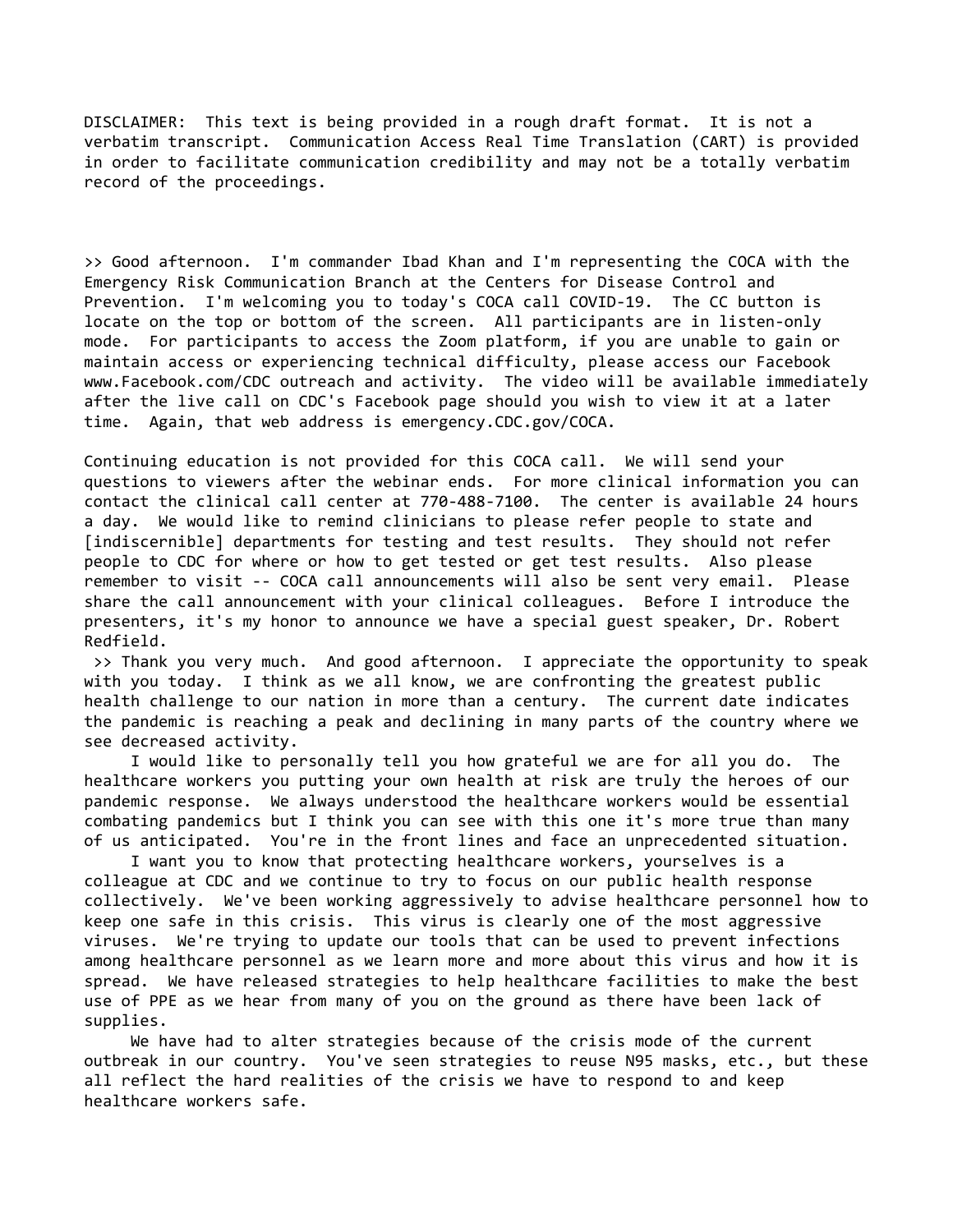I know myself and CDC workers are inspired by dedication we see in healthcare professionals.

 Earlier this week we did release the first report of healthcare workers infected, it was up almost 10,000 individuals and majority of those did not require hospitalization. I think yesterday the numbers now are up to almost 16,000 healthcare professionals have become infected.

 I wanted to take a moment to just remind us all we'll get through this together. The other day many of you saw the announcement of guidance to try to begin to open up America again. When this outbreak first started, back in our first case in I think January 21st, 22nd single case return from China all the way to February 27th, this nation had 14 cases all linked to China travel. I will say a majority of those cases, 11 were diagnosed because of astute clinicians and was able to establish that diagnosis based on that link. Since then we've seen community transmission throughout our nation and I think many of you know the state of the outbreak.

 In opening up America again, I want to come back to how important the work that you as healthcare providers is going to be. In the early outbreak in January/February we were able to use containment as our major public health strategy and it was an effective strategy of early diagnosis as I said many times because of the healthcare providers following contact tracing with public health colleagues, isolation and quarantine.

 And we were able to really have the containment strategy work. But then we saw that unfortunately the epidemic spread, we had sustained community transmission. And the public health containment strategy was no longer able to be conducted with the public health system we had and went into aggressive mitigation and that's where we have been since. We're now at the stage of reopening America. Each state will develop their own timing to do that.

 The goal of that is to go back to re-embracing containment as our central public health strategy which is then further supported by different degrees of mitigation and that containment is 100% dependent once again on astute healthcare providers to be able to make an early diagnosis, isolate, work with public health individuals to do contact tracing, then new diagnosis of the contacts, isolation, and then contacting their contacts. And you can see over and over again so we can prevent this virus from being able to reenter into our society in a way that it has sustained community transformation.

 And I just want to emphasize it's the backbone of our health system, health providers like you which will determine whether we're successful in being able to bring containment back as the principal strategy to contain this virus. We have some time to do that as nation opens up. It's critical cases that are identified are identified quickly and contacts are evaluated effectively. But it's also important we build this team together because it's very, very probable that next late fall 2020, winter 2021 that we will be back in the throws of fighting a substantial outbreak against this virus.

 And hopefully this time we'll be able to stay in the mode of high containment because of astute diagnosis, contact tracing, isolation and you will be a critical component of. I have confidence in the American spirit to get this done. I have enormous confidence in the medical professional. I am confident if we continue to work together you will not only protect your patients and coworkers but protect our nation by allowing this public health response to basically challenge and defeat this virus.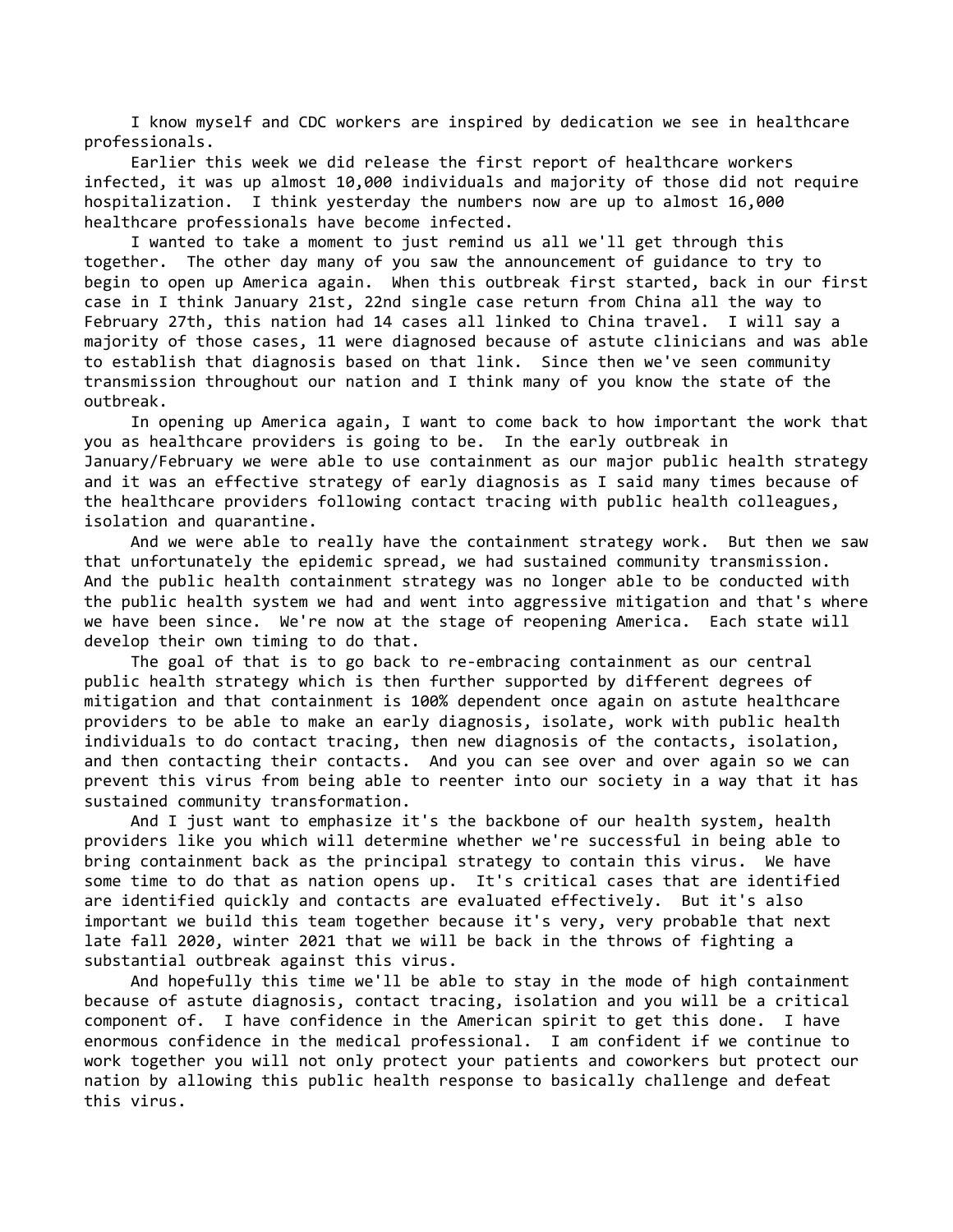Lastly I would like, you know, this is a bidirectional learning. We learn a lot from each of you. Obviously, you have insights, issues, concerns, things you think need to be done better in the public health response -- I truly do invite your comments. And I would appreciate them. So on behalf of everybody at CDC, I want to thank you all for what you do. Thank you.

 >> Dr. Redfield, thank you for your time, expertise and insight and especially for your leadership. At this point I would like to introduce our presenters for today's COCA call. Our first presenter, Dr. Aaron Harris is the team lead for the healthcare systems coordination team for CDC's COVID-19 response. Nancy Foster is the vice-president of quality and patient safety policy at American Hospital Association. Third is David Reich is chief operating officer at Mount Sinai Hospital in New York and then Amy Phillips vice-president chief clinical Officer. I would now turn it over to Dr. Aaron Harris, please proceed.

>> Aaron Harris: Thank you commander and thank you, Dr. Redfield. CDC's healthcare coordination team is tasked with monitoring the impact of COVID-19 on the national health system. As part of this effort we are really excited to learn early lessons from hard-hit health systems responding to cries on the front line the. Number of cases continues to rise quickly as we are in the acceleration phase of the pandemic. As of April 16 -- most US states now report some community spread of COVID-19. Of those, 30 states report COVID-19 cases are widespread.

 The overall cumulative COVID-19 associated hospitalization rate is 12.3 per 100,000s with highest rates in persons 60 or older. Hospitalization rates for COVID-19 in older people are higher than typically seen early in a flu season.

 CDC is also modifying existing surveillance systems to track COVID-19 impact on healthcare systems. CDC and state and local health authorities have been listening to patients, clinicians and healthcare facilities to learn which challenges are most pressing and CDC has been issuing guidance based on best available evidence to address these challenges.

 Certain jurisdictions and healthcare facilities have already experienced intense pressure on their health system due to COVID-19 and have learned what strategies worked for them and which didn't regarding their staff, space, and supplies needed.

 Other jurisdictions and facilities may still be in the pre-crisis period and learn from those already there. It's important to note the health systems had existing plans in place which highlights the importance of being prepared.

 We are fortunate to be joined today with Dr. Reich from the Mount Sinai Health System and Dr. Compton-Phillips to share values experiences including staff engagement and training, including integration of [indiscernible] staff, telemedicine, creating COVID-19 wings of their hospitalling, doubling ventilator capacity, therapeutics and clinical trials, and respecting the mental health strain on their staff.

 The insights shared today on the call as well as through the webinar chat function will a aid CDC for developing further systems.

>> Nancy Foster: Thanks so much. Let me begin by thanking you and your colleagues at CDC. I know that the AHA has been extremely pleased to be able to push out your guidance to member hospitals and all hospitals across the country. It's been extremely helpful as they prepare and learn about COVID-19 and began to deal with it. We constantly hear from our members they want more from CDC. So I guess that is the challenge in front of all of you. But it's been such a great pleasure to work you and your colleagues. And we count that as one of the great opportunities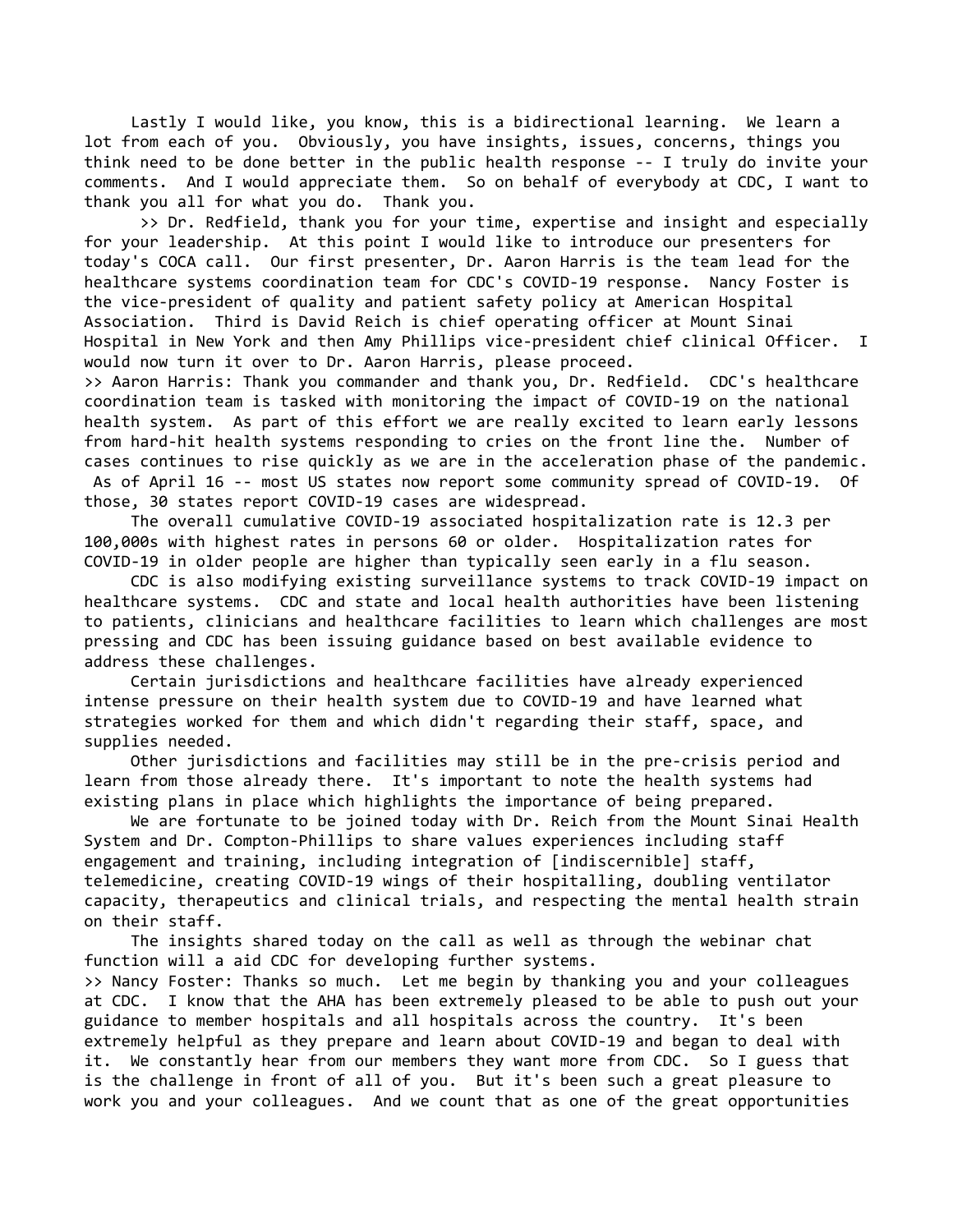that continues to be there for all of us going forward.

 Let me talk a little bit about healthcare systems just to set the groundwork for what you'll hear from the other doctors. Healthcare systems that the American Hospital Association has the pleasure of representing all across the country but they are highly varied.

 Some are multisite, multihospital systems that have a presence across a large number of states. Some are more regional and surround a core hospital like in an academic Medical Center or another large hospital in a region taking responsibility for and working with a series of smaller hospitals. Then there are smaller regional coalitions of hospitals that came together to share information, share resources, and make their communities healthier.

 The special strength of working together in a health system are many, but let me highlight just five of them that have proven to be really instrumental in the response to COVID-19.

 The first one I want to call out is that many of the health systems we have a privilege of working with have their own data teams, have a strong analytic team and using that constantly to understand what's going on with their communities, what kind of patients are coming to them, what medications are working, what strategies are worth and so forth. it really drives decisions for their system and they take the decisions and strategies working in one hospital and share that across many hospitals.

 It is complemented by the fact that they often have individuals who are -- who have the habit of following the literature in their particular field and who share those learnings in a way that is digestivable and useful to their colleagues so everyone can learn from this consensus of the literature about what is most useful.

 That strength has provided such a unique opportunity for many of our healthcare systems to really get ahead of the curve before it came into their community in ways that I think will prove to be one of the best practices ever for addressing any kind of emergency.

 The second one I want to call out is the ability of a system to be able to move resources as needed. They often have more purchasing power, they have greater access to capital. And those are very valuable resources when you have to do something quickly, you have to stand up tents or new structures so that you can appropriately house additional COVID-19 patients or screen for COVID in a parking lot or some other structures. These kinds of resources are very effective. One of the things that we saw from some of the hospitals and some of the systems is that they were able to move needed resources like PPE or ventilators around within their system in order to feel like the wave that was about to hit one community was well-resourced in that community.

 And then to shift those resources back if another part of the system was now faced with an outbreak.

 I want to come back to this notion of great financial stress because as we look across the country, we are seeing more and more hospitals under extreme financial stress -- many of them run sort of at razor-thin margins anyway. But the double whammy of having to invest resources in preparing to address an outbreak in your community and having to curtail normal operations in your facility, normal elective surgeries or other procedures that could be safely put off has really caused financial strain on many hospitals.

We believe that our systems are more able to sustain that kind of financial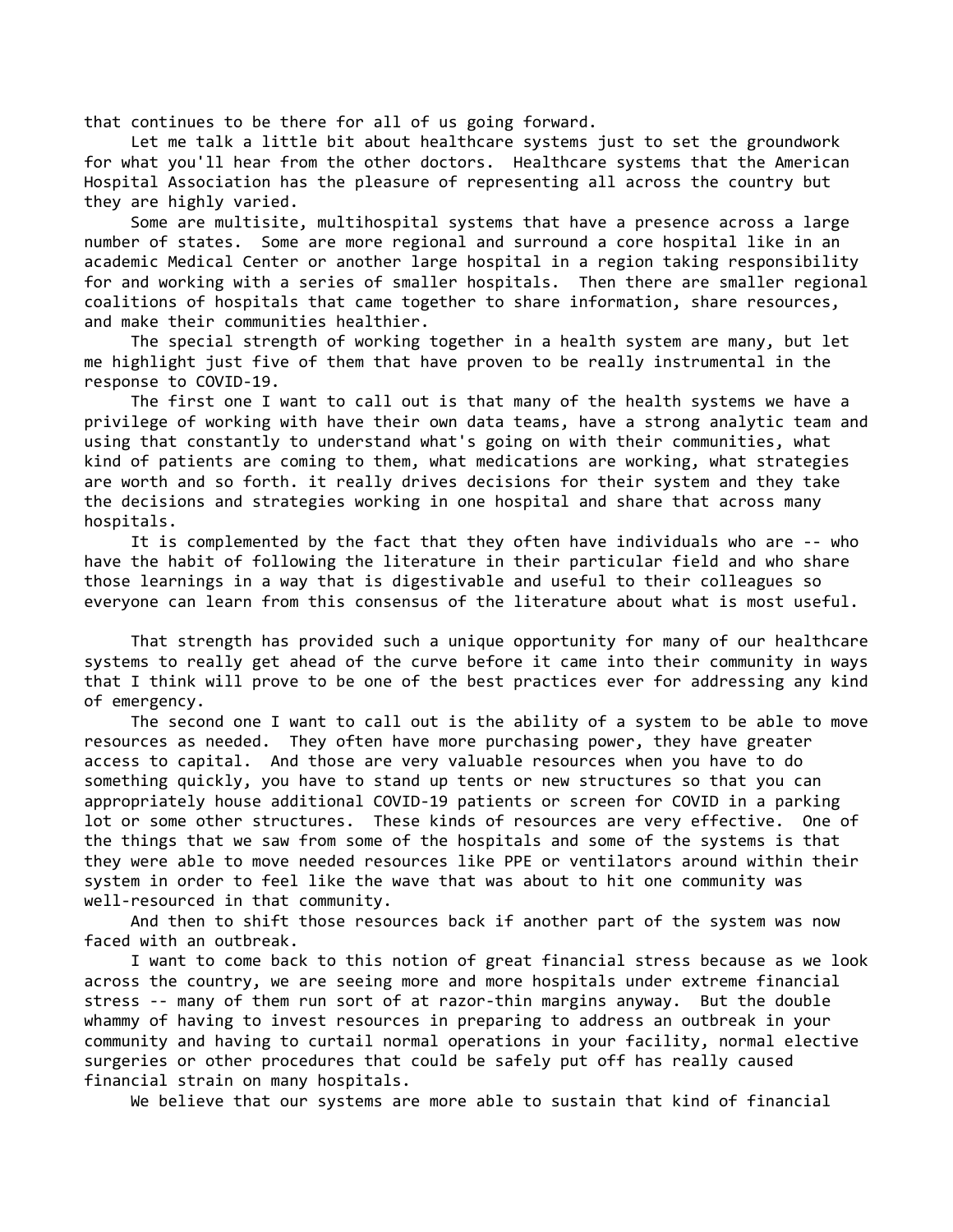stress. They have a deeper set of resources. And I am critically worried about the small stand-alone critical access hospitals and other stand-alone hospitals in this country experiencing that stress but don't have that same depth of financial resource to turn to.

 It would not surprise me to hear more and more of those hospitals talking about thinking about bankruptcy or other severe steps in order to recognize the financial stress that they under.

 The third thing I want to call out is that our large systems have greater numbers of staff with the appropriate expertise to address the COVID-19 patients. And oftentimes they have relationships with universities or companies that are engaged in innovating in the community. So coupling that expertise with wanting to innovate. We've seen a number of innovative strategies, new ways -- I'm hoping Dr. Compton-Phillips will talk about providence standing up the 100 million masks campaign and disperse masks, engage with new novel providers of face masks and face shields and a variety of personal protective equipment so desperately needed.

 The fourth thing I want to call is the existing telehealth platforms many of these systems had that they were able to augment and strength in order to do virtual visits and keep people healthy, especially those with chronic diseases without having to come into the hospital. So critically important in this era and set a pattern for I think what we will see going forward in the future. Certainly I hope that will be a part the transformation of coming out of this whole experience.

 The final strength I want to call out is this notion of being able to use the real strengths of a centralized system. Not all of our systems are centralized, but those that are, that have this common EHR platform that have the ability to share data readily across all of their hospitals across their system and that can think strategically about how to cohort patients in a community so they have a single hospital taking the bulk of patients COVID-19 in a community or Marshall the most seriously ill patients to intubate them and use those strengths across the healthcare system to bring them to bear on the patients in a particular community has been remarkable.

 In addition to strengths, I think there are special challenges I'd like to call out. One, those that cross state lines and have to deal with multiple jurisdictions have this particular challenges in this outbreak. In fact, as we've talked to hospital systems that cross multiple state lines, one of the challenges is trying to keep up with all the different state-wide decisions and community decisions on who should sell [indiscernible], who can come to work, what's the surge plan, different data collection strategies. Those things take a lot of time and sometimes take resources away from care of patients.

 So when you have to manage it across a lot of different domains, it is indeed a challenge.

 I think strategically the nation needs to think carefully about how to work more effectively across the states and with the federal government to have a more unified approach to many of these that will be essential for addressing any kind of outbreak going forward, whether COVID-19 or different pathogen that comes at us.

 The second challenge which may also be an opportunity many faced that we heard from is that they are seen as the coordinating force in a community, the largest healthcare delivery system and therefore seen as that coordinating force which is a good thing in many respects but for some of the hospitals and some of the systems they were so busy trying to prepare themselves to take cake of these critically ill patients it was a challenge to be able to spare the resources to help others get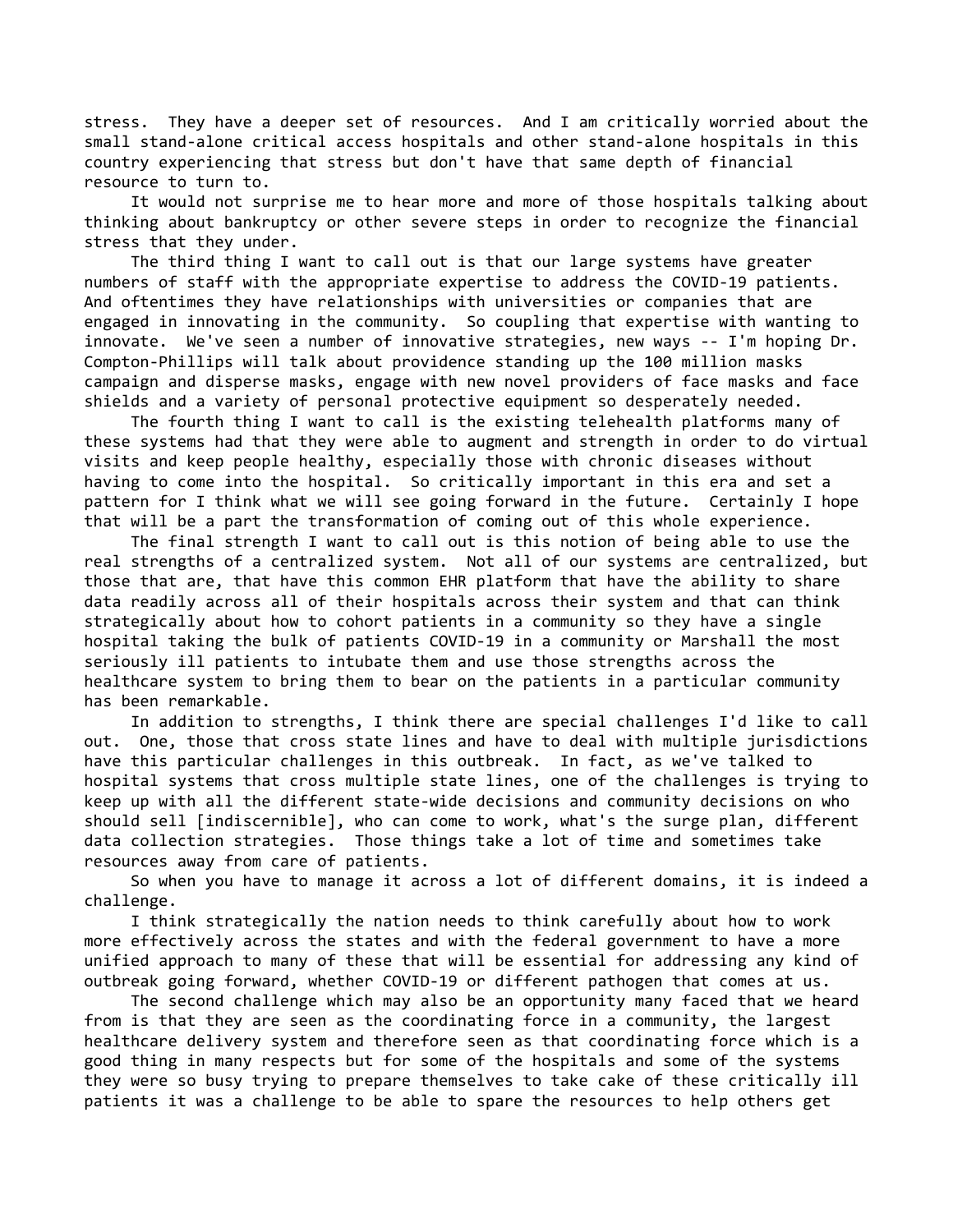prepared as well, including nursing homes and smaller hospitals and private physician practices and others.

 So we need to think about that carefully and how we can make that happen more effectively going forward.

 And then finally, probably a challenge that many systems have routinely is the larger they are, the harder it is to maintain this link to the community that is so vital to maintaining the trust of the community and delivering the right care for them. And particularly at a time when everyone in the community's feeling stressed, that trust is so important. So how they've been able to engage with their local communities while still maintaining this national or regional presence has been varied across the country but on the mind of our system leaders as I know.

 In conclusion I just want to point out that we'll talk a lot about some of the ways in which systems have responded. And I'm like all of you looking forward to hearing how Mount Sinai and the providence health system responded even as we return to recovery and to the next stage which would be rebuilding, I think in all of that systems will play a critical vital role -- maybe a little bit different depending on their own structures. But working together, sharing these kinds of stories will be vital through each of those strategies of response, recovery, and rebuilding.

 With that, I'd like to turn it over to Dr. David Reich. >> David Reich: Thank you very much. I'm the president and chief operating officer of the Mount Sinai Hospital, one of the eight campuses of the Mount Sinai System. I think I'll go through this relatively quickly but start with the disclaimers.

Next slide, please.

 So being 8 hospitals located throughout New York City with one hospital in Long Island before COVID-19 we would say we had 4.1 million annual visits, 410 -- mainly challenges can be thought of in these four buckets. As far as person protective equipment, you already know supply chain is extremely challenge when everyone around the world is competing for the same equipment. Training our staff has been extraordinarily difficult especially when the equipment seems to change day by day. "I saw pink and blue gowns today and yesterday they were green." And then contingency planning is extremely difficult in circumstance where there is maybe two to five days of supply on hand.

 Extended use and limited use of PPE has become important to us. I'll come back to that. Workforce management is key. We'll go over communication later. But once again communicate, communicate, communicate. We have to be constantly in communication with our staff, sometimes email works, etc. it has to be tailored on the moment at hand. Employee engagement has been so important because the employees are true heroes. But it is definitely so true. But making them feel they are the most important thing to us is a challenge especially when there are shortages of PPE, etc.

 I want to make a key point right now about leadership redeployment. With the vast number of incredibly ill patients that came into our health system, three of our campuses are outside of Manhattan. One is in Brooklyn, in queens and Nassau County. They were overrun. One of the hospitals had a problem that key leader became ill. And the key message I want you to remember is when you have to send substitute leaders in, we sent in a team -- chief operating officer, a chief nursing officer, and delegation to people from the department of surgery and other departments because we really had to almost swarm into that hospital and acted like a system and transferred as many patients out of that hospital as we could. We'll come back to that.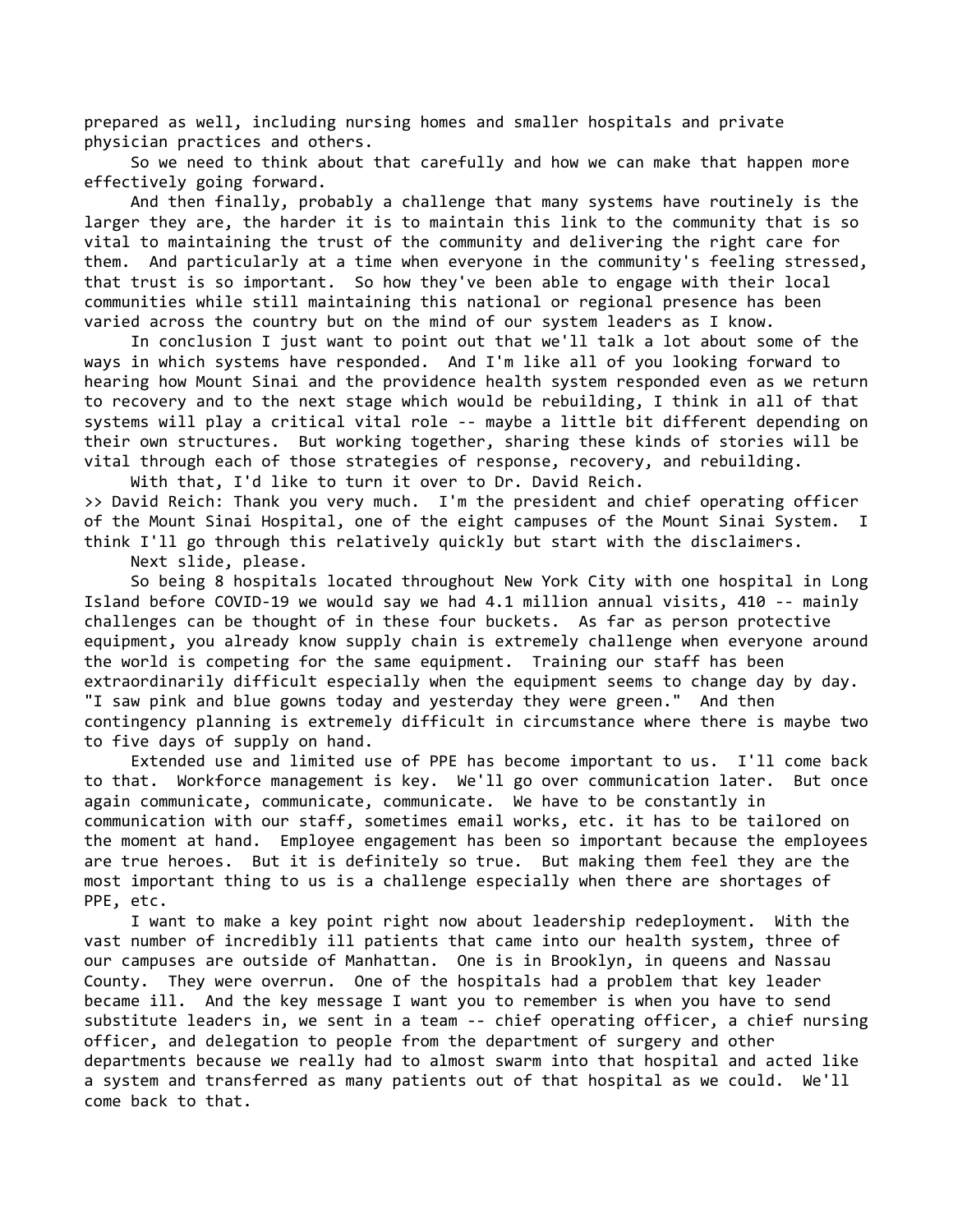Increase the workforce is very challenging. Once again, everyone competing for CRNA's. And team-based care models effectively means when you stretch nursing beyond their normal capacity you have to embed advanced providers with the nursing team so the team blurs. And they blur fairly effectively because in a moment of crisis people do come together.

 Physical plan and increase capacity. Expansion of our critical care capacity was dramatic. I will go over that in the next slide. At one point my estimation we had about four times the normal amount of people on ventilators. We increased the number of rooms by an order of magnitude. We built tents but also in lobbies and hallway and our use of telemedicine skyrocketed by about a thousand-fold. All of a sudden it became the only way anybody could see a patient. We went from maybe 25 in the month of January to something in the range of 2,500 in the month of April or averaged out over March and April. Testing and therapeutics. Getting in-house testing was not easy. Laboratory professionals want tests to be reliable and valid and so do all of us. And doing that in days instead of weeks and months was not easy. We'll go back into ventilator acquisition and management.

 And I've learned an awful lot about convalescent plasma. And providing access to clinical trials not just at the university hospital, that's what I call this campus but across all campuses was something was extremely important to all of our campuses. And finally I'll go into the anticoagulation protocol. This is not the totality of our health system, this is five of our eight campuses. The growth rate and slope gives you some very important to look at.

 If you look at the point of about March 22 through 25, everyone from the governor and down was in extreme anxiety because we were doubling at one point every two and a half days. Thank goodness social distancing and all other mitigating factors were put in place in the state of New York because we reached the point where the plateau was this week and we're finally starting to slowly come down from the peak of the curve and then the post-peak plateau.

 This timeline was put together painstakingly by my colleagues in infection and prevention. These slides are available afterwards because I won't spend of time on it. On February 29, a day I'll never really forget because I was having a very nice dinner when I got a call from our chief prevention infection said our first patients were coming in for testing who traveled to a nation and the tests were positive. It wasn't theoretical, it was real. And the New York pause followed shortly thereafter. By March we had implemented social distancing and were able to bring in-house testing live on March 17. That was extremely important for us because we were burning at PPE through a crazy rate because the patients under monitoring and investigation were waiting up to six dates before the external labs could get us results. We used one of the company platforms, and that was a game-changer for knowing in 12 hours. And that eliminated the patient under monitoring category.

 Also we were blessed on March 24 because we imported a test for antibodies into our laboratory. And then just recently about two days ago we received an emergency use authorization from the FDA. This was extremely important because within only a few days we were able to begin the convalescent program. Although I want to be clear the FDA has only given us an authorization for qualitative testing but we did do titers.

 On March 26 we started something that still exist to this day, we started putting two patients in ICU rooms. And we still have over 30 of those. And that is extraordinarily challenging for our staff but something that was very much a key to our success in managing four times the number of ventilated patients. On -- we had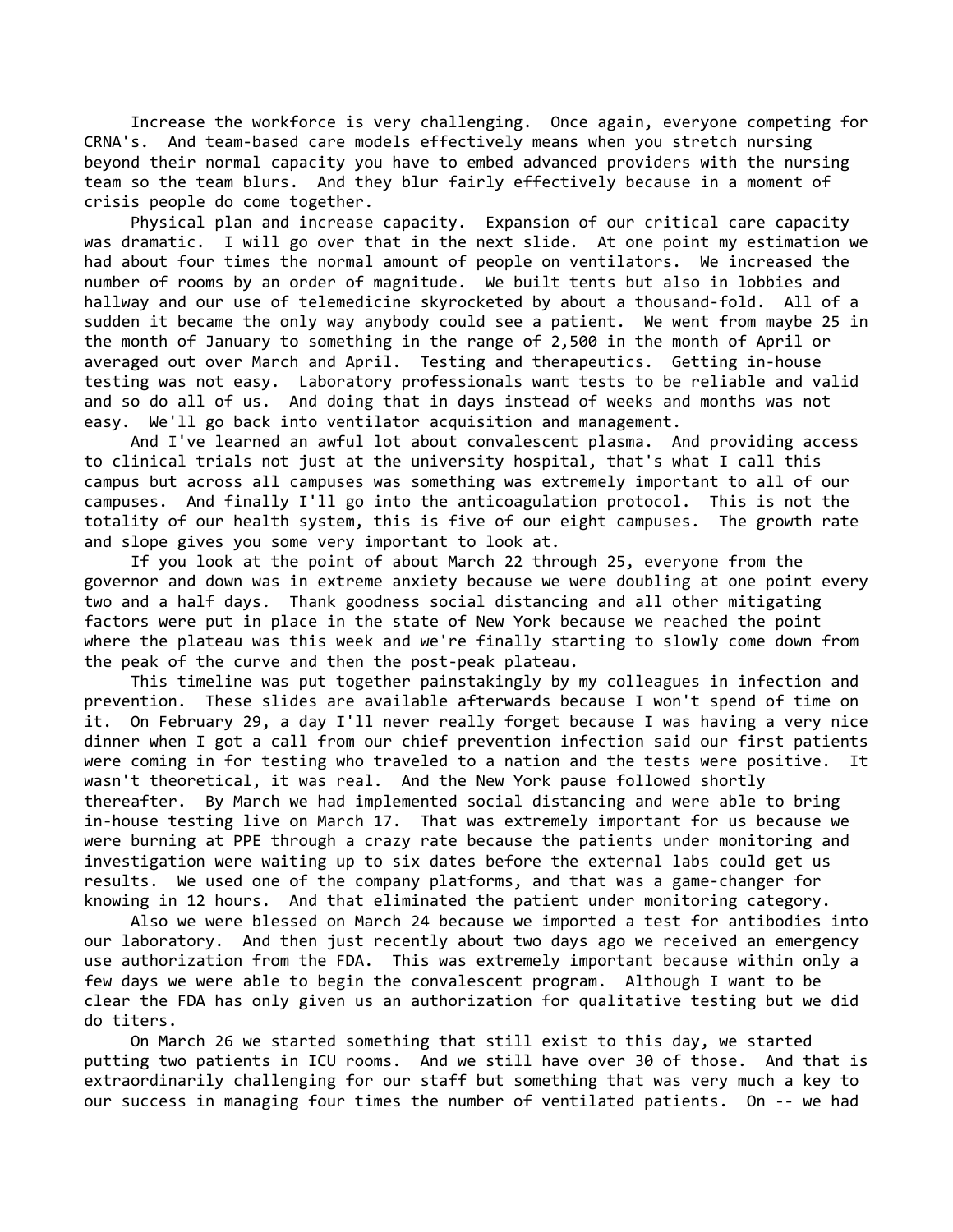the opening the field tents. And then greater than -- on April 8 opening our first COVID unit.

 In personal protective equipment it was extremely important when we were able to establish special droplet precautions as a standard for staff outside the aerosol. It's not the N95 mask but the N95's had to be preserved. I will say there's a psychological benefit of wearing a an N95 under a surgery mask. So as much as this was so important to us in the early stages of this because we didn't have enough N95's, it did not achieve the psychological needs of our staff and I think that's the fair point to take away from this slide.

 In creating a better psychological spirit, sort of the sense of well-being that need to be there for the floors, we moved to what we call extended use PPE units. Now, using what's probably a few miles of red, yellow and green tape by creating zone markers on the floors what's a hot, immediate, and clean zone, we were able to provide a better system for our staff to understand exactly how we should have limited reuse and extended use of the N95 respirators. If a patient is not on contact for another pathogen, if the gown is not damaged it is reused. People felt comfortable with the extended use of isolation gown and reuse of the N95 respirators.

 I do elbow bump rounds and try to walk the COVID-19 hospital. It's 9,000 steps. And doing twice daily huddles with local leadership. Crisis communication broadcast messages generally come out from the system as a whole and we try to -- we restrain ourselves from doing site-based messages to things that are very specific. We do twice daily calls with our bargaining units. We have extensive unionization of our workforce in New York City and maintain close relationship is very important. We do weekly town halls and I do those on this campus with the dean of the school of medicine. They're very well-attended, at one point we had more than 3,800 people and we have 10,000 people on the campus.

 And then I think -- ensuring a stable workforce meant redeploying staff and leadership. We have specialists that are now working with hospitalist teams and critical care teams. Everyone lost their original title and became something new. We've put out educational materials about the management of basically respirator failure and critical care of these patients. And the team-based care model I referred to before is everyone forgot about their original role and figured out their new role. And people were very innovative and thoughtful. We used volunteers and crisis staff. We used crisis staff to everyone except physicians -- nurses, support services. We had incredible food donations, sleeping stations to give our staff support and set up wellness initiatives in the form of crisis hot lines and other means of supporting the staff.

 These holes you see white panels with little holes are negative pressure rooms created by putting hepa filters in regular rooms. We transitioned 10 adult units to ICUS. We doubled the occupancy. We converted a total of 260 patient rooms to negative pressure rooms. Incorporated remote patient monitor and care of monitoring and expanded telemedicine services.

 These are tents in Central Park. I joked to my staff for years it was such a waste to have Central Park and we need to put patient care there. It has been extraordinary and we have right now 47 patients being cared for in those tents in Central Park with our partnership with samaritans first. They came with excellent physicians and nurses and doing something we could not do -- they're caring for bed.

 The first lesson learned is you have to wait 21 days to make sure you had adequate titers and absence of viral shedding.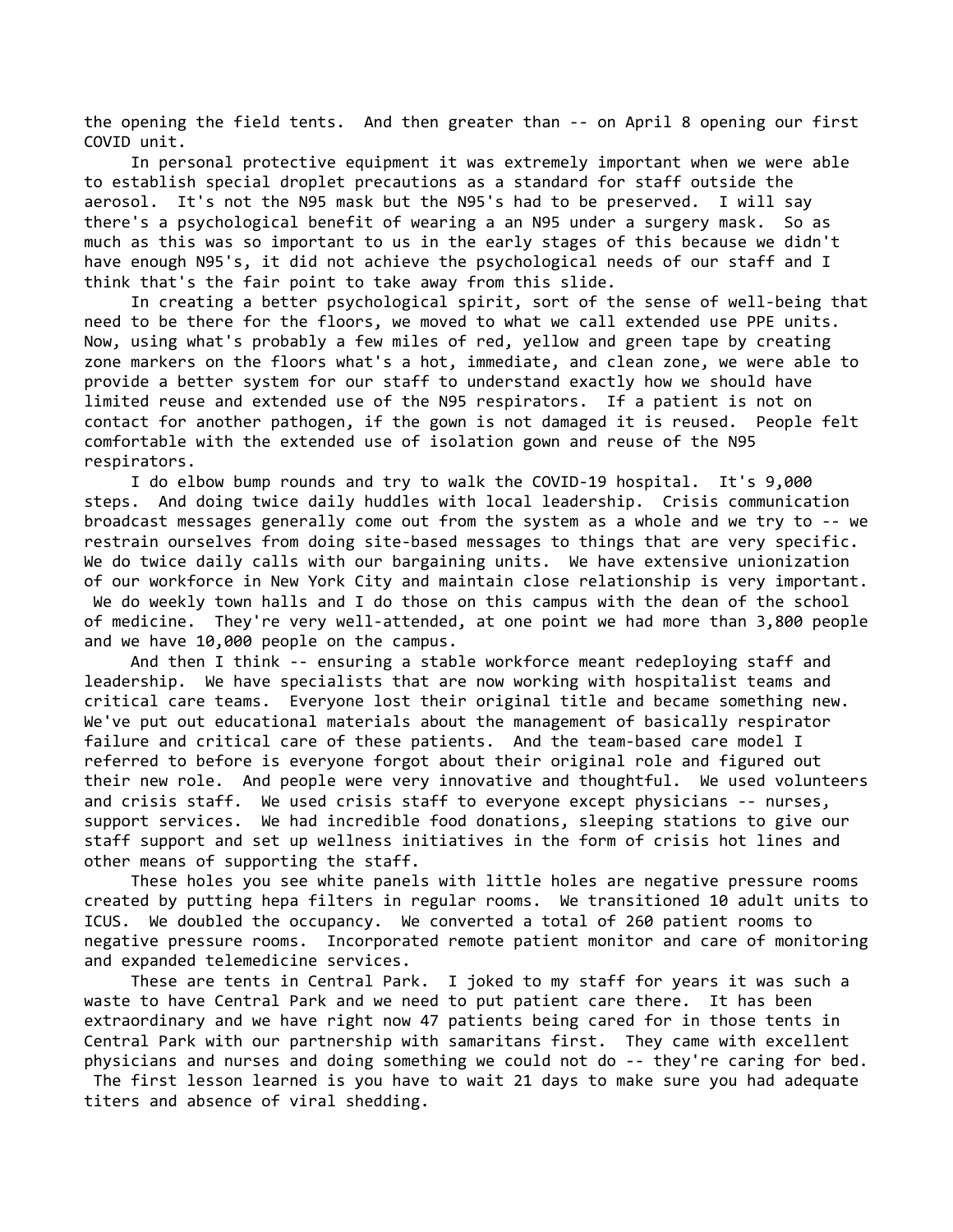And I think I'll just say that this slide is available to everyone to review later. This is just a basic algorithm for treatment that worked for us. But the idea is that stratifying patients since -- into mild, severe, and critical was very important to help rationalize what could have been a chaotic enterprise.

 And I think the response of the New York community to the call for plasma donation has been nothing short of miraculous. We have identified at this point close to 3,000 patients with high titers of antibodies and several hundred of them have donated to our plasma program. As of this morning 91 patients at our system has received plasma.

 So the convalescent plasma is a heavy lift logistically. There's the Mayo Clinic, I encourage everyone to go to the website and learn about it. If you can afterwards, come back to this slide because logistics are a bear. But you can do it and we're hoping it works.

I think I'll skip over this slide in the interest of time.

 Increasing ventilator capacity was very important. We used our human simulation to ramp up home ventilators to deliver higher concentrations of oxygen. Even though I don't like the idea, we came up a ventilator-splitting protocols. Email me and I'll share that with you.

 This is the respiratory device use, we're using a lot of devices. This is very respiratory support disease.

 We and other centers in the nation come to the realization there is molecular thrombosis. And we are even looking into -- we now have a case series of patients receiving therapy. This is not evidence-based but it is something all of us feel strongly about because we've seen so many thrombosis issues.

We think this is plateau week and we're very happy about that.

 And I think it's important to thank everyone. We're putting up a massive sign to thank our healthcare workers. And I want to thank all of you for listening. We very much appreciate your attention.

 And that is my email address and I promise that our team will get back to any of you who send a question. It is now my honor and and privilege to introduce Amy Phillips

>> Amy Compton-Phillips: Should I go through the talk or have questions?

 >> I would like you to resume your presentation. We have time allocated that if we need to go over we can do the Q&A after you're done with your presentation. Please proceed as normal.

>> Amy Compton-Phillips: Thank you all. I'm the chief clinical officer at

Providence St. Joseph. For those of you who don't know us, we're a large health system up and down the west coast and extend from Alaska down to Southern California to Orange County and as Far East Texas. We have 51 hospitals. We had the fortunate or misfortunate of getting the first patient with COVID-19 back in late January of this year. What that did for us is it made us realize exactly like you did, Dr. Reich in New York that this was real.

 We'd been following it from afar like our infection specialists do, but when it hit Everett, we put together our emergency command center knowing it was here in the center. And we started doing the work in the clinical sphere and rapidly particularly with the first case of community transmission in February went into full-on mode. So I'll talk about these different elements into the talk, how we actually ramped up our care and playbook. We're now in the post-crisis as we're calling the new abnormal for what does this mean for the future.

We realized early on this was going to be bad and we needed to be ready. And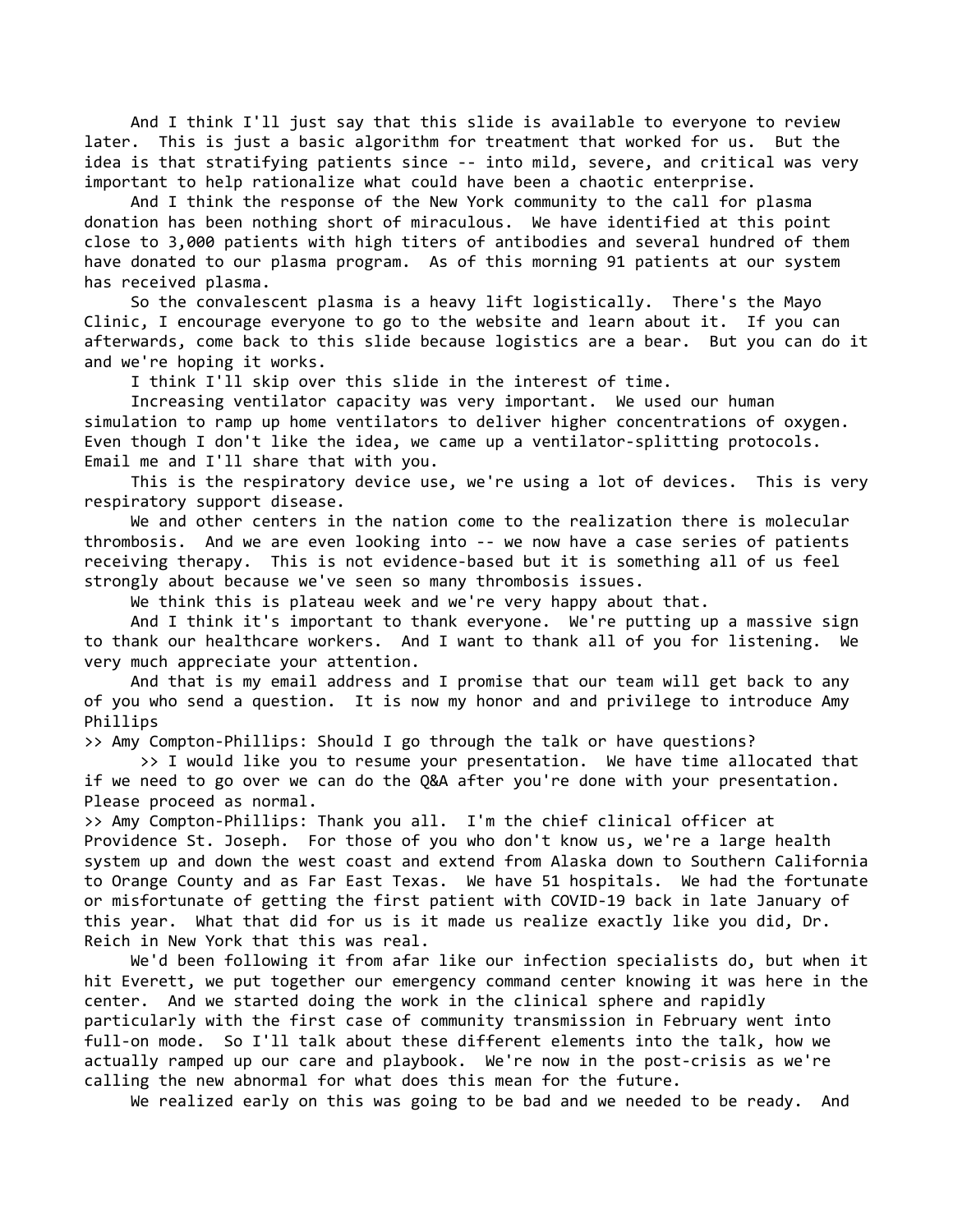we figured we would hope for the best, plan for the worst as people do. And if we planned effectively and we stayed ahead of the curve, we didn't have to be in reactive mode that we could actually start helping people realize we could be the port in the storm.

 And so that's really what we've been planning from the beginning is we need to stay ahead and be ahead of what came our way. Our initial framework was we had as we were thinking back in early February that we had to be ready to triage a number of people that didn't know what was going on with them, to get them access to testing capacity. And to be able to treat them effectively even though we didn't know what effective treatments was, we had to be able to manage their symptoms. And we had to do that in a way people could understand and flow through.

 We're based in Seattle and have a lot of tech talent near us. We said we'll leverage what we had in place which was our telehealth capability and build on that existing. We set up drive through testing that everybody has now.

 We also had the capacity to click onto now I think everybody's doing it to virtual visits that could help decide whether or not you need testing. We also built something because we knew we wouldn't have bed capacity or anticipating we wouldn't have bed capacity, we built a home monitoring program if people were at risk in a high-risk population and we were still waiting for 24/48 hours, at one point 7 days we'd send them home with a pulse ox and thermometer. So we could do self-monitoring at home. And we started by using our teleICU nurses to staff that instantly because we turned it in on I don't know two days. So now we've had about 2,000 patients go through the self-monitoring program and it keeps 88-year-old people who might be at risk.

 And we rapidly upped our telehealthcare and turned on our repeat ICU monitoring and we support New York as well as telehospitalist. So we could actually ensure that hospitals in rural areas or underserved areas where there is a demand/supply mismatch were supported through telehealth. So having that to build on instantly was a huge help.

 Last year in 2019 we did roughly 70,000 in a year now it's 70,000 in a week. We also started out with like everybody I think probably in February and in early March we were going we've got to figure this out. And then we realized the implications of what could happen. We did on the in have it quite happen because we did social distancing early. We put together a pandemic playbook that everybody in our system could be ready. And we really thought through what are the people, places and products we need? We went through our assets. We put together an entire people plan. We have an HR system to say who has what skills to rapidly redeploy.

 We rapidly pull people -- anesthesiologists turn their machines into ventilator machines. We also did the same thing with redeploying beds to be able to make ICU capacity be rapidly turned up. And in the product category, we did sourcing from all over the planet but as the supply lines broke down we got desperate and as you heard ended up sitting down in our conference rooms and starting to make masks. And the news heard and that's how we ended up starting the 100 million mask campaign and recruited a significant number of corporate partners of ensuring the PPE supply is manufacturing onshore to keep our people in the PPE supplies we need.

 We actually have gotten to the point now on the west coast between conservation measures, between our reprocessing measures because now we're able to do reprocessing of surgical masks and N95s as well as through supply chain improvement, we're actually starting to phase back in going to N95 protection where previously we had all droplet protections. So it's been good being able to have those supply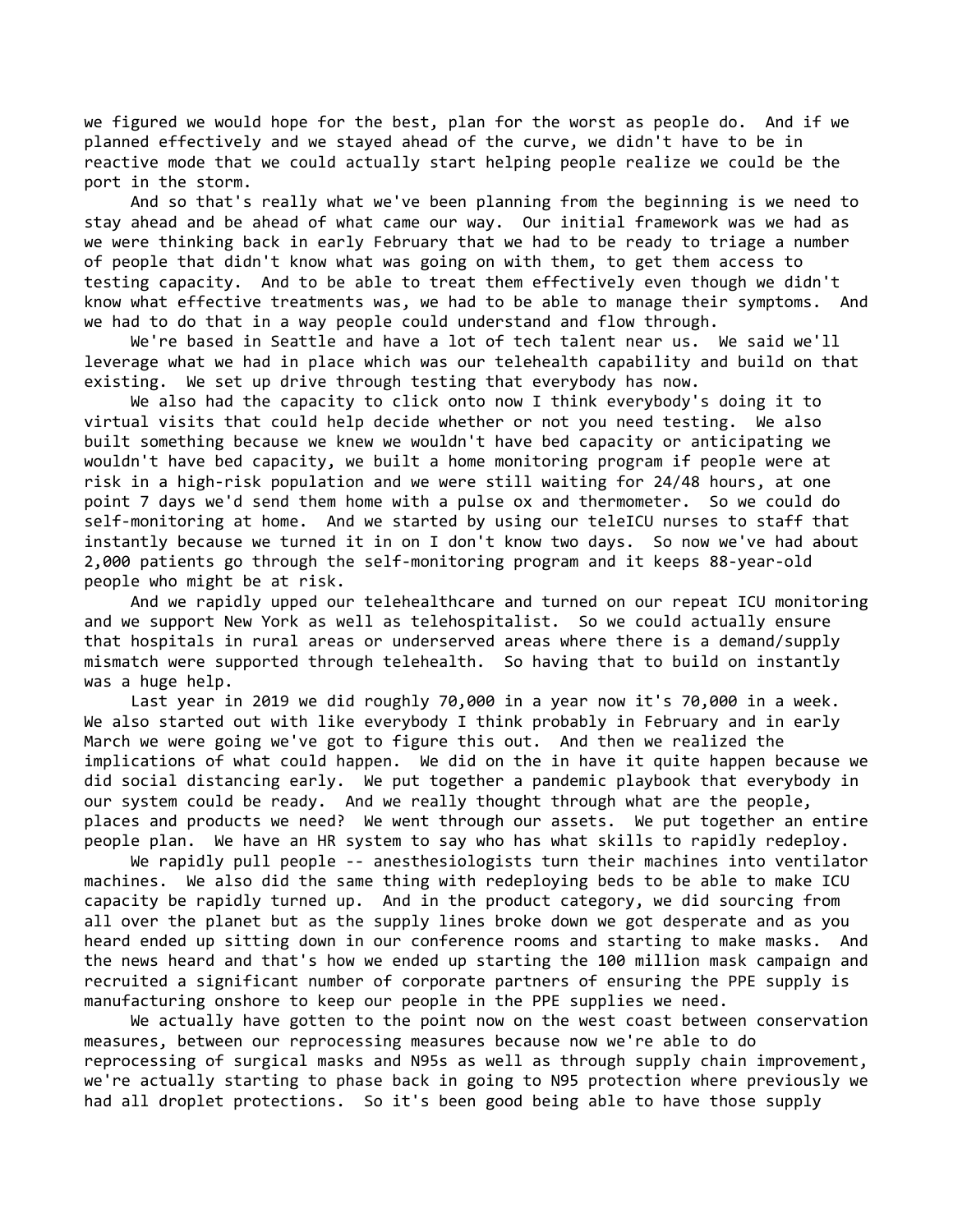lines start to improve.

 If you go to the next slide, the pandemic planning was really important but then we started seeing about two or three weeks ago now on the west coast that we were probably over the peak of the curve or at least on the plateau. That our social distancing on this slide had actually been able to take us from what we were expecting which was the red line down to the blue line, that we had decreased the transmission we'd keep the surge within the capacity of the healthcare system.

 Because that happened, we thought what is this new abnormal? What do we need to do now to figure out how to keep care happening in a post-COVID-19 world? Like how do we do things like ensure we have COVID-19-free sites to make patients comfortable to come back in? We've seen our rates of people coming in or heart attacks and strokes so things you would in the expect to be cured by COVID-19 go down by half. We have a significant number of people with completed MI's and strokes that are no longer reversible. We can't treat it. And because of that our belief is that it really is fear keeping people away.

 And so now as we're starting to come down the back side of that wave we have to figure out how to people get the acute care they need and how to get people the ongoing care they need. And so at the moment we're very much focused on how do we actually start to get people back to ensuring that it's not everything else that's impacting their health the way that we worry about?

 So what we've decided to do is we simply have to be able to use data to drive our decisions. So from the very beginning, we've done like what you did at Mount Sinai and we started doing this honestly in late January was building a data registry and platform that is incredibly helpful for us and not just looking at where we are at the moment but looking at where we think we're going.

 And so we came in real time and this was a screenshot of Monday's -- last Monday's. So just saying, you know, where are we, how many vents are we using, what's our capacity, what can we do? You can see our number of patients with COVID-19 are significant down off of our peak. So we really do believe we're on this back side of the acute care but not filling our facilities and they're normally pretty full to the rim. So, again, this is back into the what does the clinical care recovery look like?

 So the nice thing with the tool is it's not just planning on what's going on but we can look at outcomes. So this slides happens to be of people discharged from our facilities that use EP I C but it is the 34 on it. So we're looking in and able to do a little bit of both operational learning as well as we can start doing health services research and look at population level dynamics of saying what are the people -- things we're seeing right now about 25% of our admitted patients do die and about 75% live which is pretty good because this is a very sick population we admit.

 We are seeing at the moment we haven't had the racial demographic differences that other parts of the country have seen, but our people of color tend to be younger than the Caucasians we admit to the hospital. So it will be really interesting understanding what's driving our outcomes as we go along.

 One thing we know as we move and start talking about potentially reopening up the country, one of the tools we need to have is syndromic surveillance that unless we have universal testing for everybody on demand, given the fact that we recognize there's asymptomatic transmission, we need to see what's going on in our communities. We look for cough, fever, and shortness of breath.

So if you actually just look at what we're seeing in our data -- our urgent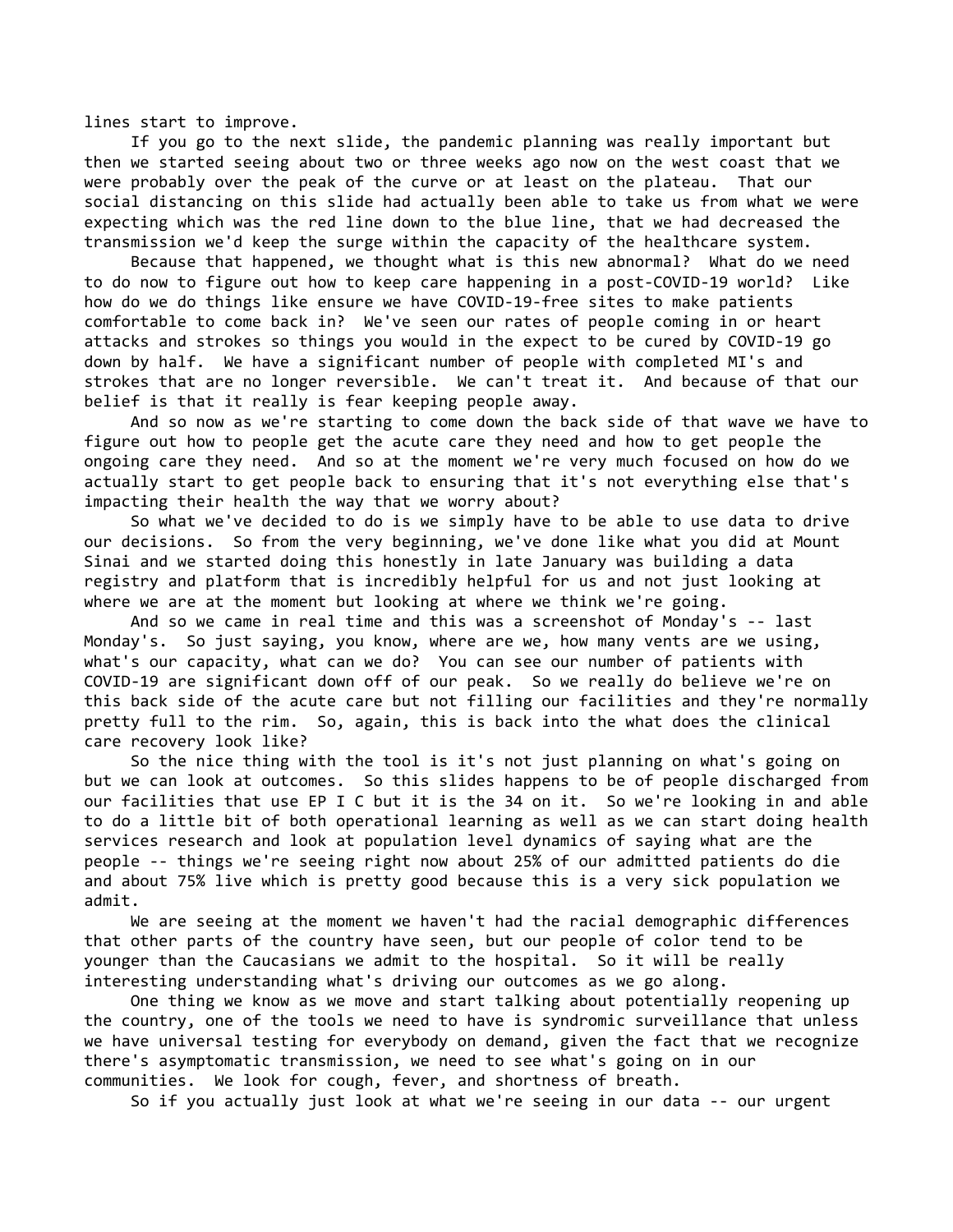care and emergency room, you can see in February it's more common than previous years, blue it's the same. You can see in early February we're starting to see a few pockets where we're getting slightly more cases than in previous years. In March we were seeing a lot more cases than we

 did in previous years. But by the end of March it start going down again. And that was in Portland and LA. It's telling us the social distancing measures have been making a difference impacting the spread of the syndrome. And it will be helpful as we keep monitoring and opening things up slowly to see whether or not we have early signs of recurrence of outbreaks.

 As we're looking forward, one of the key things we're doing is thinking about okay as we come down wave one, what do we need to be doing to get ready? One in acute care, what's that backlog of people who have put off not only issues like strokes and heart attacks but also things like cancer therapy or surgery to debulk a tumor that they really need done but were afraid to come in? So we're saying how do we get restarted, who and how do we retest people? How do we make sure patients feel safe from staff and vice versa.

 Right now we're looking at the moment to resume some component of clinical care on May 1. And so working hard to get that done.

 In addition, chronic care, we previously had around 60,000 visits a day in our ambulatory clinics, about a third of the number of visits previously. We're thinking in chronic care, what can we do differential, leverage virtual care visits to ensure we're meeting the demand. In population health we're talking to our insurance companies and payers to say we think there's been something positive coming out of COVID-19 in people are now adopting to virtual care. We don't want to go back to the fee for service treadmill. So how can we use this moment to get primary care capitation so ensure we're providing access to care with minimal burden to everybody across our populations?

 We're thinking of this moment right now with COVID not only how do we manage a pandemic and crisis but using it as an opportunity to revamp the healthcare system.

 Our learnings is we absolutely had to plan for the worst. It says expect for pandemics but expect for waves. That we really need to think about ensuring that what we were able to do very rapidly in this pandemic creates lasting benefits particularly when it comes to remote health and remote technology because we know our patients are loving that.

 I didn't tell you but we're tracking our net promoter score of our telehealth score which is well into the 80's, better than Amazon or Nordstrom. It's been very well received.

 We know one of the challenges advocate together is we are working hard to solve this public health crisis with a privatized health system. And then last or one of the key points is the environment's chaotic. I liked the leadership message that Dr. Reich shared. It's been essential for us. We've had a very regular clear cadence of huddles with emergency operations group in the morning, and regional and system huddles and walk-arounds by leaders. By having a cadence, it's been a reassurance, it's some flotsam to hold onto in this storm of chaos. As long as leaders can be steadfast in chaotic times, it's been incredibly helpful in for our psyche of caregivers and patients. Also being a consistent voice is not just telling but we're listening. So we're really focused on ensuring that we have very clear two-way communication.

Because we know the other big thing we know is after the heroic phase of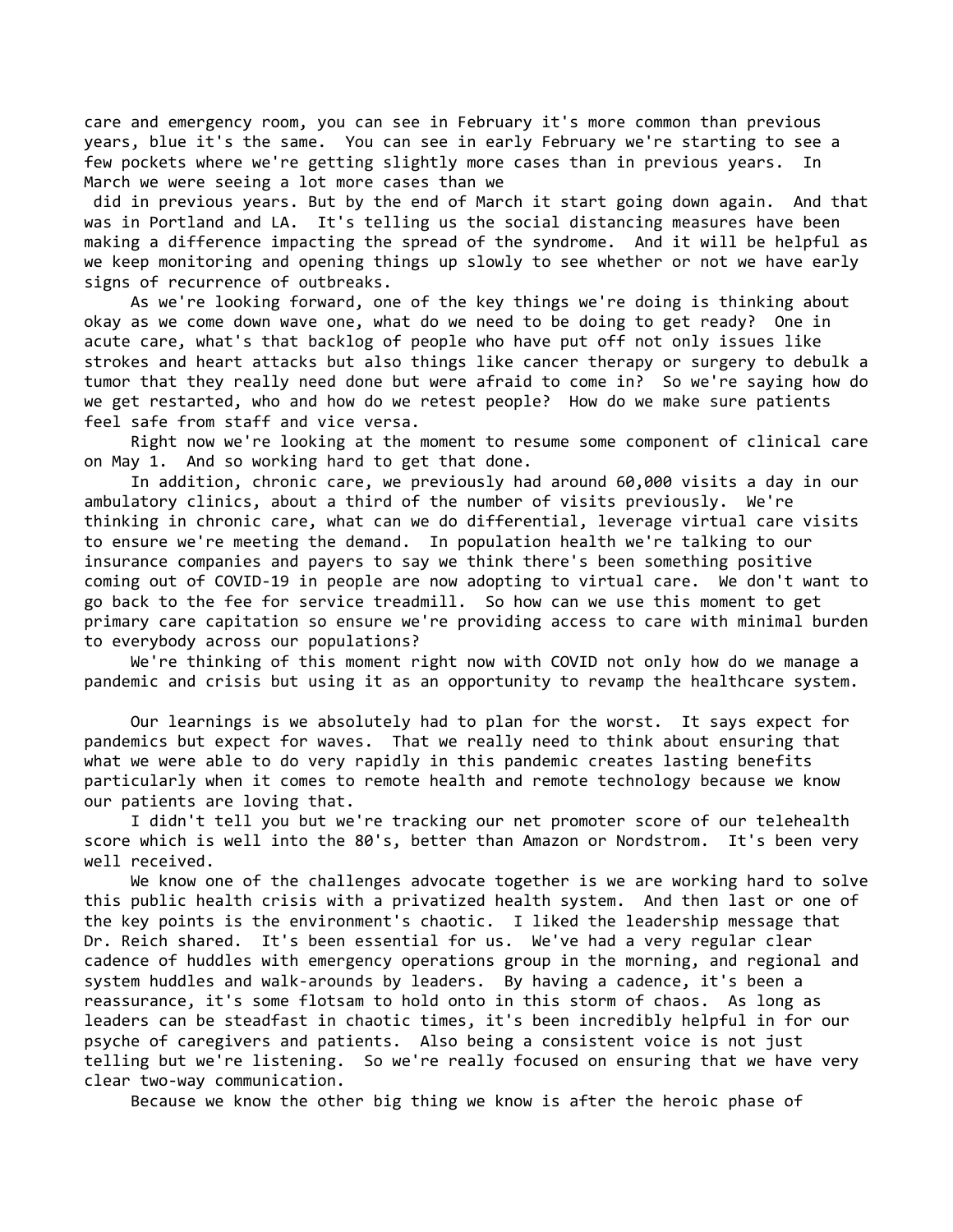responding to a crisis is to expect a the pit of disillusion. We need to reason and be ready for it because people can't keep going in hero crisis mode for a prolonged period of time. So we need to be ready and helpful and navigate the letdown on the way. Happy to answer questions and help with anything we possibly can. Because this is clearly something that we're not just all in this together across the US. To be honest, we're in this across the globe and it's an all-in approach to beat COVID-19. We're all hoping we can do that together. Thank you.

 >> Presenters, thank you for providing our audience with such useful information on this pandemic and sharing your personal experience and insights. We appreciate your time and value you sharing such helpful information and lessons learned in your hospitals in the COVID pandemic. We'll go into the Q&A section. Click on the bottom of the screen and type in your question. We're loose looking for best practices and lessons learned.

 First question, there was mention of telemedicine -- we've seen quite a few questions -- and they would like to know can you talk a little bit more about telemedicine strategies already in place and how did each of the healthcare systems work to scale them up and what that involved?

>> Amy Compton-Phillips: At Providence, before COVID, we had both a express care virtual which was our on-demand urgent care kind of platform. And we were doing about 50 to 70 visits a day with it. And we also had a telehealth program supporting about 110 hospitals using telestroke, teleICU, telehospitalist, telebehavioral health. And we had that functional platform. It was expanding the uses of that platform that we did very rapidly. And we used several different technologies because the B to B, the supporting hospital takes a different technology than B to C supporting patients.

 One thing we did was turn on in the middle of this 7,000 primary care physicians the capacity to do telehealth visits in one day. So our IS group was absolutely amazing. In primary care we're using Zoom as the platform. The hospitals are using In Touch devices as well as epic functionality. As the platform. But having the platform that existed helped to rapidly scale. >> Dr. Reich?

>> David Reich: Thank you. I think I pulled up the appropriate email. We went from about 25 visits per month to about 2,500. Overnight -- we're a smaller health system. But the majority of that technology worked out to be Epic-related. We used Epic telephonic visits increased by two orders of magnitude. And also there were a dramatic number of people who declared themselves as COVID-19 new patient assessments as part of that. And we set up a skin of a telehealth program called Mount Sinai Now and that also went from four to nine visits to -- it absolutely exploded with the social distancing.

 >> Thank you for your responses. Our next question is regarding deferring care for your non-COVID-19 patients, something brought up during the presentation. The question is have you had time so far to go back and quantify the number of people who deferred care for non-COVID-19 conditions. Are you seeing more conditions than you would normally expect?

>> David Reich: It's actually shocking how empty our emergency department is. This morning there were 25 people in the emergency department in Mount Sinai Hospital; the number is usually four times higher. For whatever reason, people are hiding at home with their chronic conditions afraid to come to hospitals. We mentioned the telehealth component. It's unknown what will help in the New York area once people feel comfortable to come out again. But we have not seen any major in the number of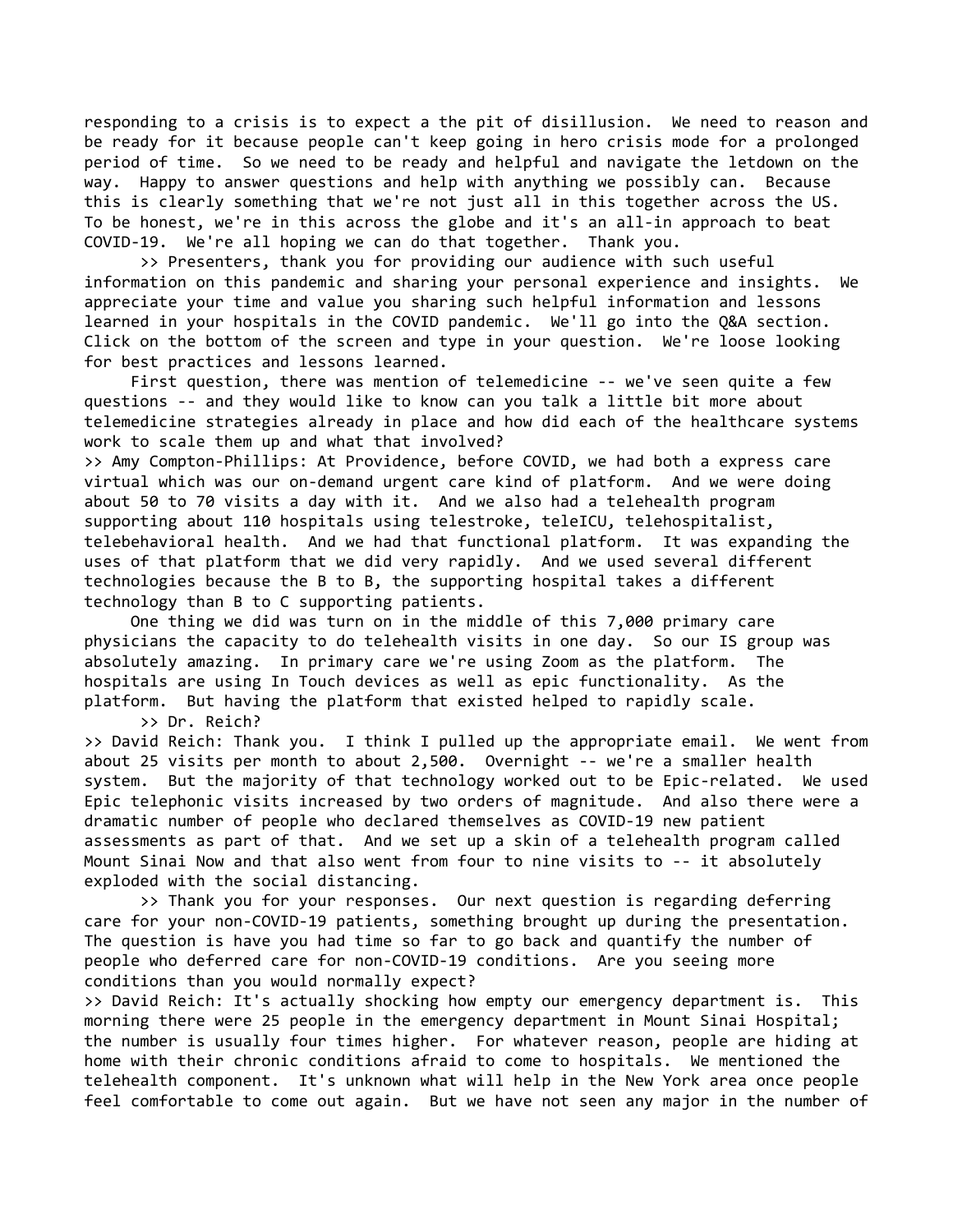stroke codes or [indiscernible] within the city.

 And so it is very strange, we had about a 98% reduction in overall surgery at the peak of the crisis and we are still much earlier in the process than the west coast specifically the Providence System. It's too soon to say whether there will be that bounce in the green line Dr. Compton-Phillips showed. Every region will have its own pattern and we have yet to see the New York pattern. >> Amy Compton-Phillips: It's been really interesting and I think it will be really helpful for the CDC to look back and say what happened to the rate of sudden death or the rate of stroke during the time of COVID? We are now seek anecdotes coming in because ours are down by half. And the anecdotes coming in from our ER's are, like, talking with an ER doc yesterday and he was telling me about a gentleman yesterday who had lost vision in one of his eyes three days earlier and didn't want to bother his daughter whom he was social distancing from. And when he told her she made him

cases are down by a half. COVID does not cure cardiovascular disease. >> Next question is mostly for you, Dr. Reich, can you talk about how Providence optimized PPE and can you talk about if you optimized ventilator use? >> David Reich: To both. So with our first patient we had a [indiscernible] level PPE. So it was incredibly strict PPE on January 21. We rapidly went down to contact airborne precautions with eye protection, double gloving. That was requiring six changes of PPE per shift when our first patient was on the floor and 22 when he was in the ICU. We realized we had to start conserving. By the way, because we had that early patient started ordering early additional PPP. We did go down to contact droplet protection and aerosol generators.

call 9-1-1. With a stroke at that point. It's challenging but we know the acute

Now, because our supply chain as we have actually been able to start reprocessing both surgical masks and respirators as well as getting in large shipments from abroad, we just now this week are starting to go back to the CDC recommendations that say go back to having respirators when the supply chain lows. We're just now starting to go back to respirators now because as the supply chain is opening up. It's the same thing Dr. Reich talked about because suppliers are different than we normally have used, the staff it's challenging for the staff. It's like well, why don't I have my usual gown? Supposedly the flimsy yellow thing is just as good but not what you're used to.

 It's been frightening for the staff and taken a lot of communication. I'm still not positive with all the changes we have the trust of everyone that we're trying to do the right thing. But it is part of why we're trying to go back to respirators as soon as we can. If we can't keep our staff healthy and whole mentally and physically, we can't take care of patients. But, again, as I anticipate coming down into the post-heroic phase into the cranky phase I know PPE is part of that. We by the way never had to get to any of the innovative ventilator options we thought we had to do. We never had to split them or create modified ones. We did at one point had to get to using our OR anesthesia machines as ventilators but that was very brief.

 >> Thank you so much for that. Our next question is or all our presenters asking about strategies that your facilities may have had to use to move patients to facilities that had [indiscernible] to alleviate burden.

 >> To this day our transfer service which is headquartered at the corporate headquarters for the health system has literally saved hundreds of lives by moving patients into the field tents in Central Park. It's nothing short to of -- of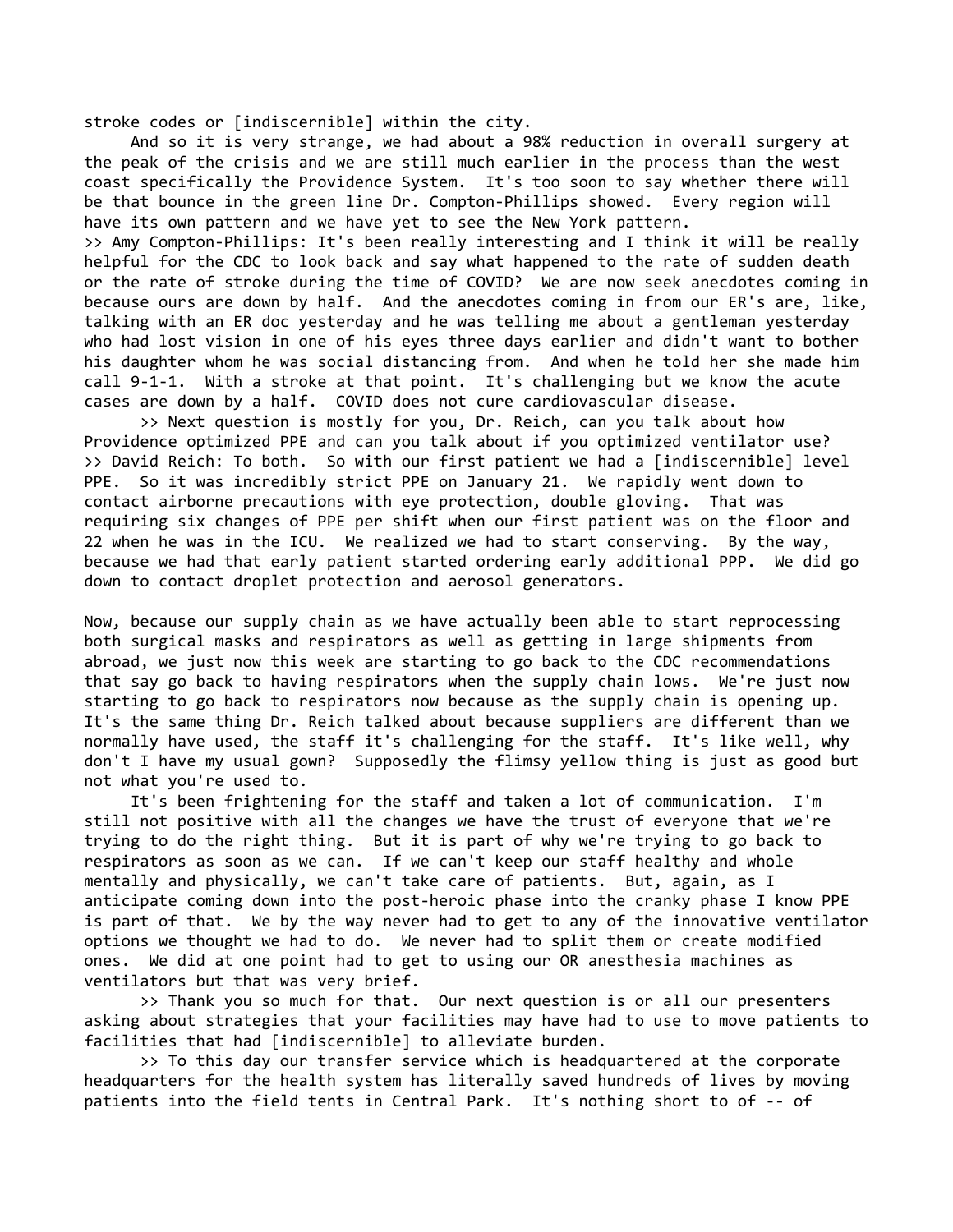miraculous to see. Effective transfer within a region will save lives. >> Amy Compton-Phillips: Yeah. I would agree. We never hit the point that we were totally overwhelmed as I mentioned. We started trying to cohort all of the - particularly in downtown Seattle all positive patients into one facility and realized that was a no-go because every facility had more COVID patients. We are thinking of putting all the non-COVID patients into one facility for doing these urgent surgeries we feel we need to get scheduled sooner rather than later. So we're doing the opposite now as we think about how to get going with non-COVID care again.

 >> Next question, can you speak a little bit to your healthcare workers that may have been exposed or ill with COVID-19? Did you implement worker exclusion or paid leave policies and can you talk about the CDC guidance of healthcare workers - was it helpful?

>> David Reich: When -- we obviously are New York City where we have an advanced medical health department, mental health and CDC guidance. And so there was a slight change from the recommended guidelines. So we are bringing people back to work after 72 hours with resolved symptoms. I'm supposed to do air quotes. And at least 7 days since diagnosis, not ten. So it is a little bit different than CDC but I think frankly the speed of trying to maintain a workforce which is so incredibly stressed led to a slightly different interpretation by the state and city authorities.

>> Amy Compton-Phillips: Yeah. And so at Providence we did use the same, CDC guidance. So really, really appreciated having that. But it was a lot more than that. We had lots of HR policies that we added in just because it was such a chaotic time. So we continued pay where services were altered through April 30. We had, for example, ASC's and primary care offices and urgent care clinics that literally just stopped doing work but we continued the pay of those people even if we couldn't repurpose their work. We paid some people to sit home. We gave people 80 additional hours of paid time off because we knew it would be challenging, added short-term disability coverage for people who couldn't have it. We provided backup child care. With schools closed particularly with parents of kids would be impossible to come into work. So we contracted with an agency that provided drop in child care. And if the agency ran out of child care, we gave employees \$100 a day to provide child care. And we set up hard ship loans through the credit union. Because we realized it wasn't just COVID exposure but a lot of life circumstances keeping people out of the office. So worked really closely with HR to ensure our people could come into work.

 >> Thank you very much and I think we have time for one last question. So let's talk a little bit about lessons learned so far even though we're not at the end of this pandemic. Question is are there any new strategies or lessons learned you have implemented during this pandemic you would plan continuing using even after the crisis is fully over?

>> David Reich: Well, I certainly can take that one. I think that we learned how to bring together five pharmacy and therapeutic committees and academic leaders to establish something knew like the anticoagulation protocol in about two days. And we learned it was feasible and possible. So I think that is a message that we can take away is that our normal bureaucratic and academic arguing over the details about how many viruses fit on the head of a pin ended quickly and we ended quickly.

>> Amy Compton-Phillips: We learned that same takeaway and absolutely loved it. The